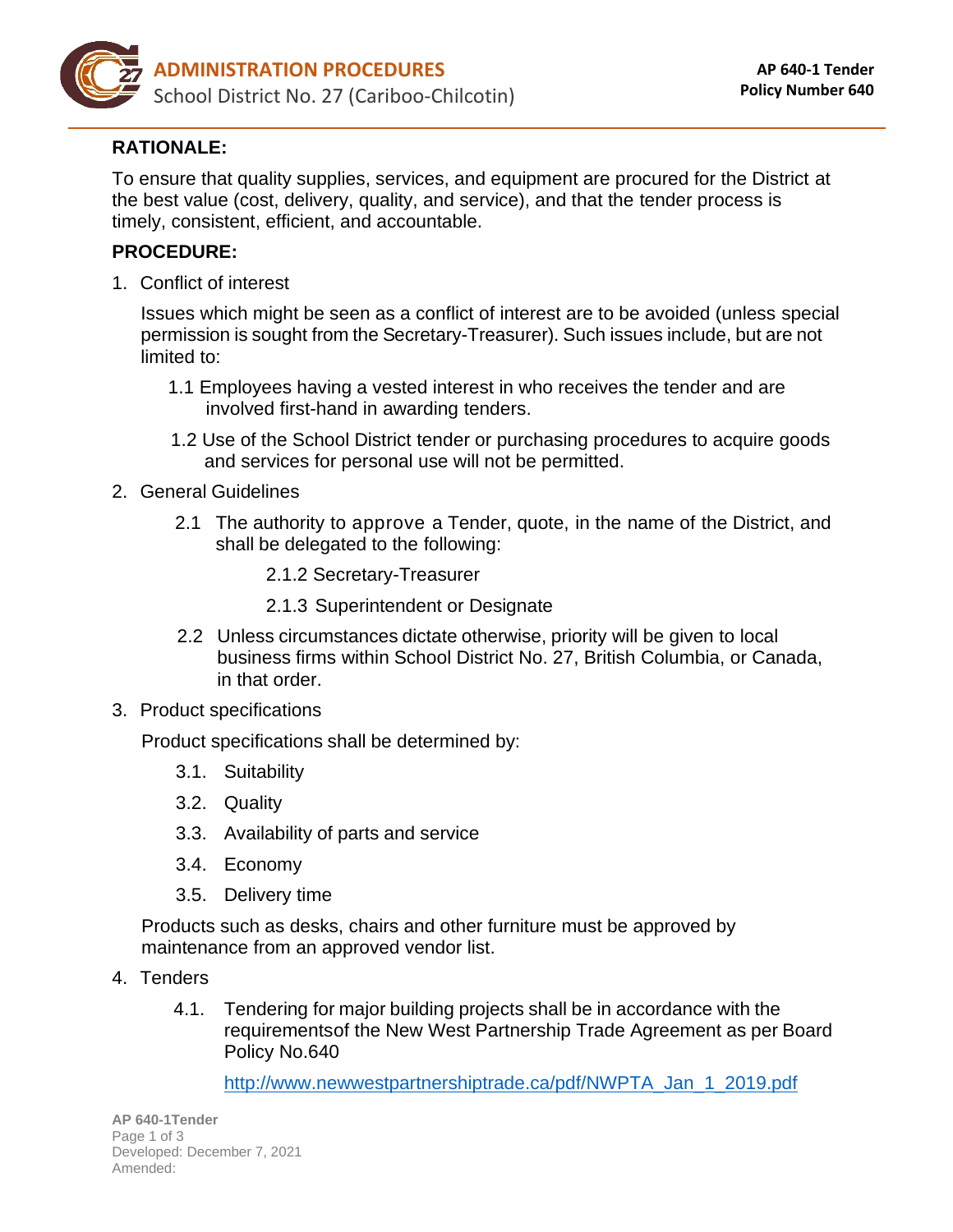

The NWPTA requires open and non-discriminatory procurement where the anticipated costs are at or above the established threshold amounts.

The NWPTA has different procurement thresholds for different NWPTA government entities.

For procurements by:

3. Municipalities, school boards, health regions and publicly funded postsecondary institutions (the MASH sector) as well as corporations or entities owned or controlled by one of the preceding:

\$75,000 or greater for goods

\$75,000 or greater for services

\$200,000 or greater for construction

- 4.2. All tenders shall be given equal consideration and the assurance of unbiased judgment in determining whether the tender meets the specifications and the needs of the school district.
- 4.3. The lowest tendered price, consistent with the required quality and service level, shall normally be the one that is accepted.
- 4.4. Where, in the opinion of the Secretary-Treasurer it is to the advantage of the school district, the lowest tender or quote may not be accepted. However, should the lowest tender not be accepted, the tenderer shall be advised of the right to appeal the decision to the Board.
- 4.5. The school district shall reserve the right to accept or reject the whole or part of any tender.
- 4.6. Bids submitted after the deadline shall not be accepted.
- 4.7. Each bidder, upon request, shall be notified of the tender result and the amount ofthe successful tender.
- 5. Standardization
	- 5.1. District standards have an economic benefit to the district. The standard is to be established by the district office, and the maintenance department is responsible for the maintenance of the equipment. Schools requesting non-standard equipment will be responsible for the repair and maintenance of this equipment from school funds.
- 6. Leasing

When requesting equipment to be leased, the following will apply:

- 6.1. All requests to lease equipment will be submitted to the Secretary-Treasurer's office on a completed Lease to Purchase Request form, AP640-3
- 6.2. All leases must be approved by the Secretary-Treasurer.